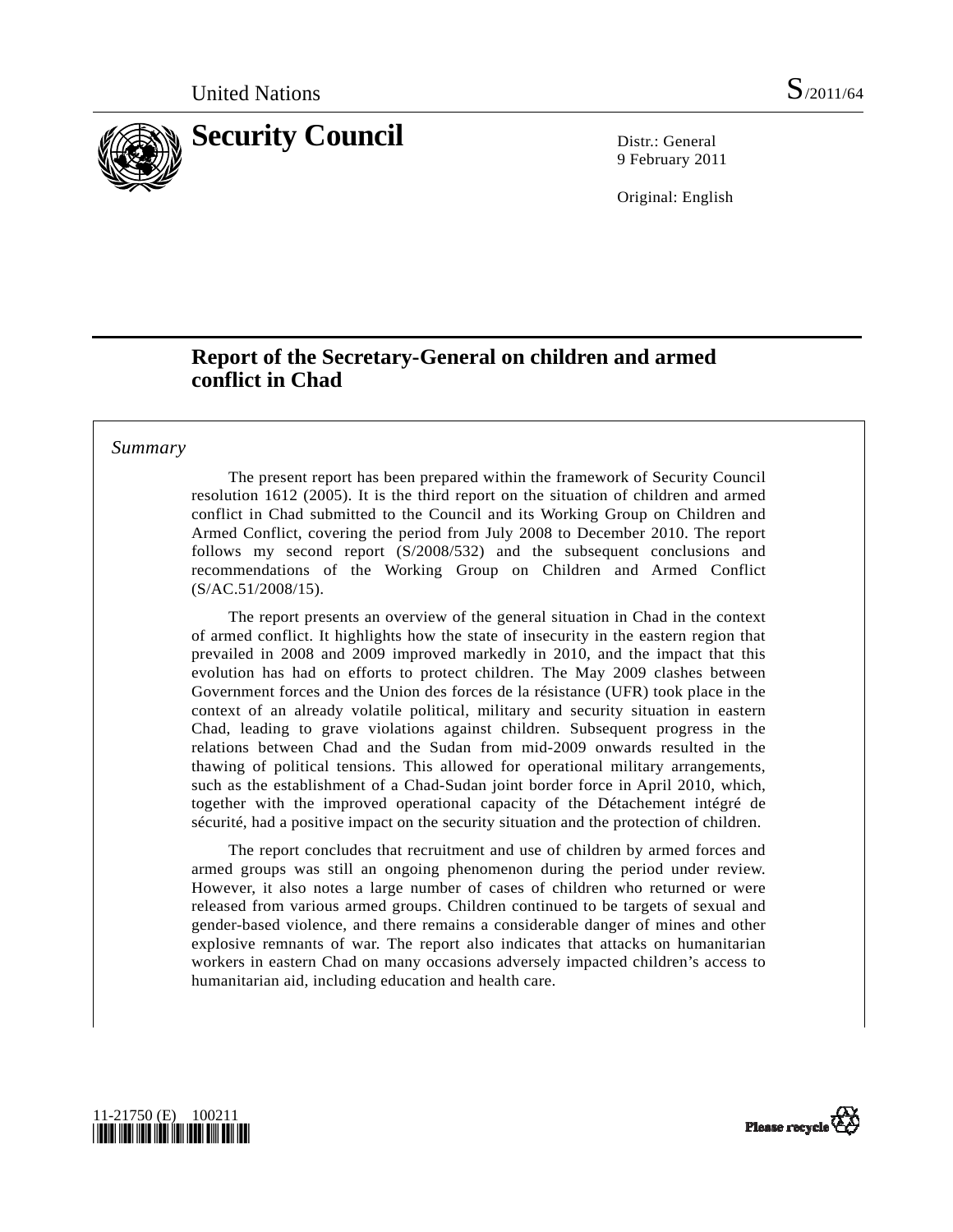The report further accounts for the programmatic efforts put in place by various stakeholders, including the United Nations and other humanitarian organizations, to address violations against children in Chad. In particular, the efforts exerted by the Government of Chad and the political will it has shown in addressing the issue of recruitment and use of children are acknowledged. These efforts culminated in the organization of a regional conference to end the recruitment and use of children, as well as the hosting by the Government of Chad of the first meeting of the monitoring committee to follow up on the N'Djamena Declaration, which was adopted at the conference.

 Finally, the report notes the existing challenges in addressing the grave violations against children, as well as challenges likely to result upon the complete withdrawal of the United Nations Mission in the Central African Republic and Chad (MINURCAT) on 31 December 2010. The report contains a series of recommendations aimed at securing strengthened action for the protection of children in Chad.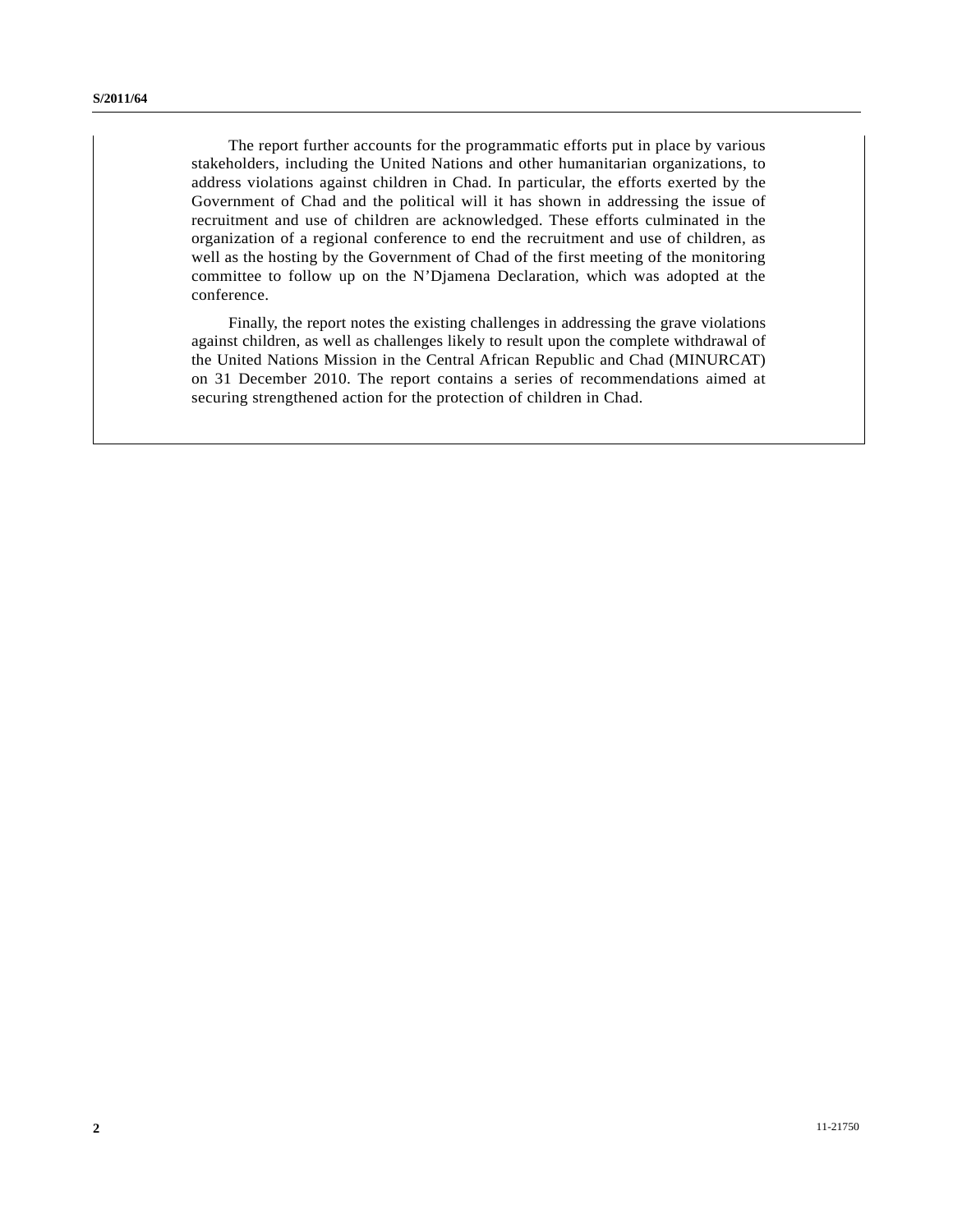## **I. Introduction**

1. The present report has been prepared in accordance with the provisions of Security Council resolutions 1612 (2005) and 1882 (2009). It covers the period from July 2008 to December 2010, and is my third report on the situation of children in Chad. The report focuses on grave violations perpetrated against children and provides information on measures undertaken to strengthen the monitoring and reporting mechanism in Chad. It describes progress made to end all violations and abuses against children, as follow-up to the recommendations contained in my previous reports (S/2007/400 and S/2008/532) and the conclusions of the Security Council Working Group on Children and Armed Conflict (S/AC.51/2007/16 and S/AC.51/2008/15).

2. Information in the report has been gathered, verified and compiled by the country Task Force on Monitoring and Reporting in Chad.

# **II. Political and security developments in Chad**

3. From the beginning of the reporting period until mid-2009, the overall political, military and security situation in Chad remained volatile and unpredictable owing to continued hostilities between the Government forces and armed opposition groups, intercommunal tension, as well as incidents of banditry, armed robbery and crime targeting national and international humanitarian staff, and this had a considerable impact on humanitarian activities. However, in the latter half of 2009 the security situation in eastern Chad improved, owing in part to the rainy season, which hampered road movements, halted cross-border incursions and contributed to a significant decline in banditry and other security incidents.

4. While the nature and extent of attacks on humanitarian actors in 2009 adversely impacted the smooth delivery of humanitarian assistance to needy communities, including children, in 2010, there has been slow but progressive improvement in the general security situation. The level and extent of attacks in 2010, while unacceptable, have not been as high as 2009. In addition, according to assessments by humanitarian actors and Government authorities, the overall security situation in refugee camps and internally displaced persons sites has remained relatively calm.

5. Following the adoption by the Security Council of resolution 1923 (2010) and the withdrawal of MINURCAT in December 2010, the Government of Chad has assumed responsibility for the security of civilians and humanitarian workers. The Government has continued to implement its plan to ensure the security and the protection of civilians in eastern Chad, which involves national army garrisons along the border and the joint Chad-Sudan border monitoring force; the territorial gendarmerie with the Garde nationale et nomade du Tchad and the joint disarmament force; and at the core, the Détachement intégré de sécurité. A Joint Government/United Nations high-level working group was also established to facilitate the transition with the departure of MINURCAT, and a humanitarian forum was created to foster a dialogue on the protection of civilians and other humanitarian issues, among all stakeholders.

6. After the May 2009 attacks in Am Dam (Sila region), when a coalition of Chadian armed opposition groups, the Union des forces de la résistance (UFR), lost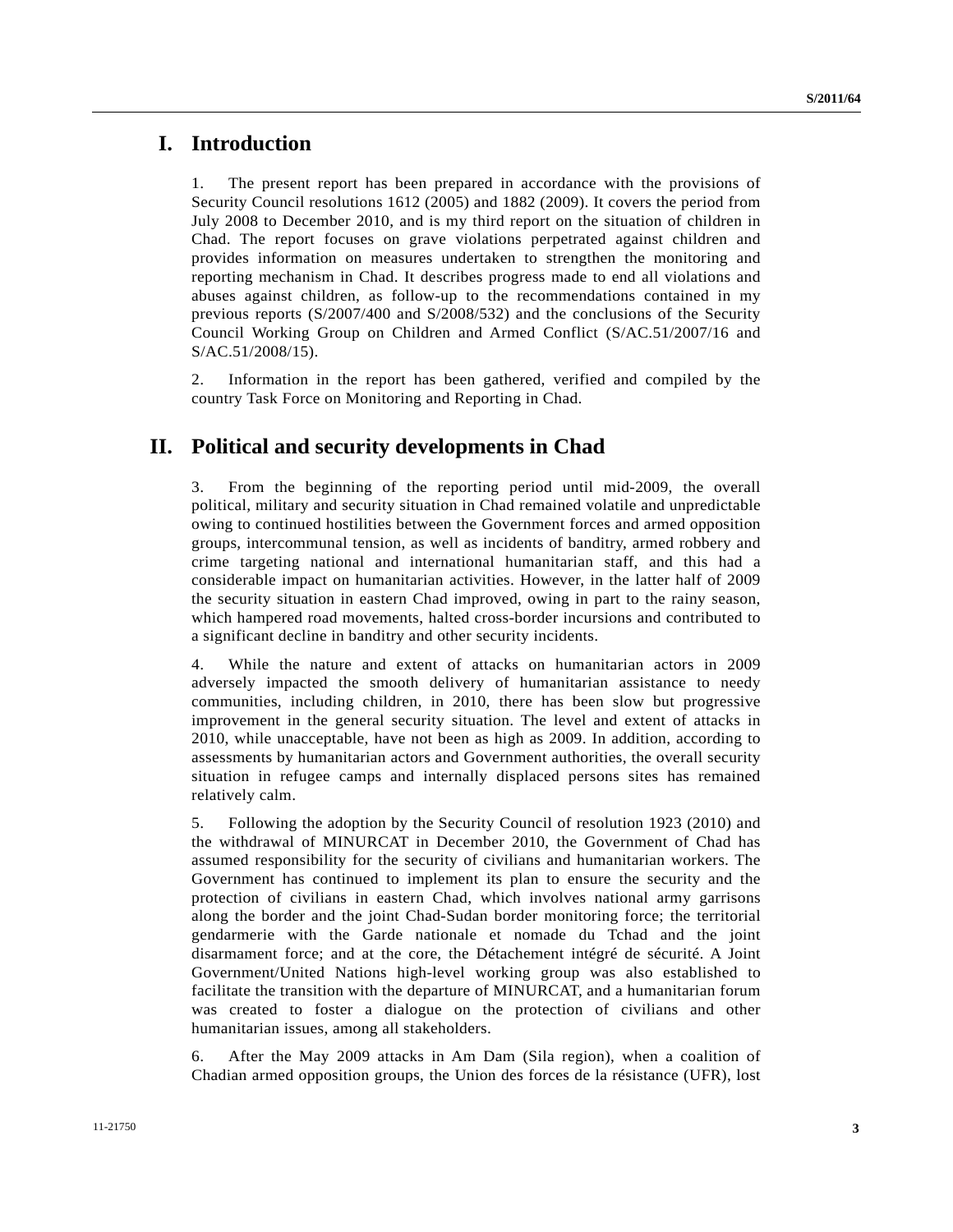a significant number of combatants, including children, several members responded to President Déby's call to join Government forces. On 25 July 2009, the Government of Chad and the Mouvement national (MN), a coalition of three Chadian armed groups, signed a peace agreement in Tripoli. Following the signing, a number of combatants associated with MN relinquished their arms, returned to Chad and integrated into Government forces. Some members of these and other armed groups, including 133 children in 2009 and 26 children in 2010, deserted and returned to Chad. Mahmout Nahor N'gawara of the Front démocratique populaire (FDP) also returned to Chad from the Sudan, where he had been active in the armed opposition against the Government of Chad. Furthermore, as a result of mediation efforts by the former President of Chad, Goukouni Weddeye, the Government of Chad signed a peace accord in May 2010 with the armed opposition group Mouvement pour la démocratie et la justice au Tchad (MDJT). To date, the UFR coalition has not signed a peace agreement with the Government.

7. On 28 April 2010, the Government of Chad reported that it had clashed with Chadian rebels of the Front populaire pour la renaissance nationale (FPRN), a Chadbased armed opposition group, between 24 and 28 April in the area of Tissiand Timassi (Dar Sila region), just north of the junction of the borders of Chad, the Sudan and the Central African Republic. Children were identified within the ranks of FPRN.

8. Progress was made in the implementation of the 13 August 2007 agreement between the Government and the political opposition. On 9 October 2010, the Independent National Electoral Commission adopted a revised consensual timetable for parliamentary, presidential and local elections, which are scheduled to take place on 13 February, 3 April and 26 June 2011, respectively.

9. During the reporting period, the Doha peace process between the Governments of Chad and the Sudan led to the signing of the Doha agreement on 3 May 2009. Although this agreement was not immediately implemented owing to clashes during the same month between Chadian Government forces and UFR in Am Dam, highlevel contacts between the two countries continued. On 15 January 2010, in N'Djamena, both Governments signed an agreement to normalize bilateral relations, including, inter alia, through the creation of a 3,000-strong border force to prevent cross-border attacks, the prevention of armed opposition group activities in their territories, and working towards their disarmament. The exchange of visits by the Presidents of Chad and the Sudan in February and July 2010, as well as the expulsion of armed opposition leaders from the territories of both countries, boosted these efforts. Timane Erdimi, Adouma Hassaballah and Mahamat Nouri, three main leaders of the Chadian armed opposition groups based in Darfur, as well as the Secretary-General of UFR, Abakar Tollimi, were expelled from Khartoum in July 2010, while Khalil Ibrahim, the leader of the Sudanese armed opposition group, the Justice and Equality Movement (JEM), was banned from entering Chad in May 2010.

## **III. Grave violations against children**

10. During the period under review, the country Task Force on Monitoring and Reporting in Chad documented grave violations against children, including: recruitment and use of children by armed forces and groups; killing and maiming of children, principally from unexploded ordnance; and sexual and gender-based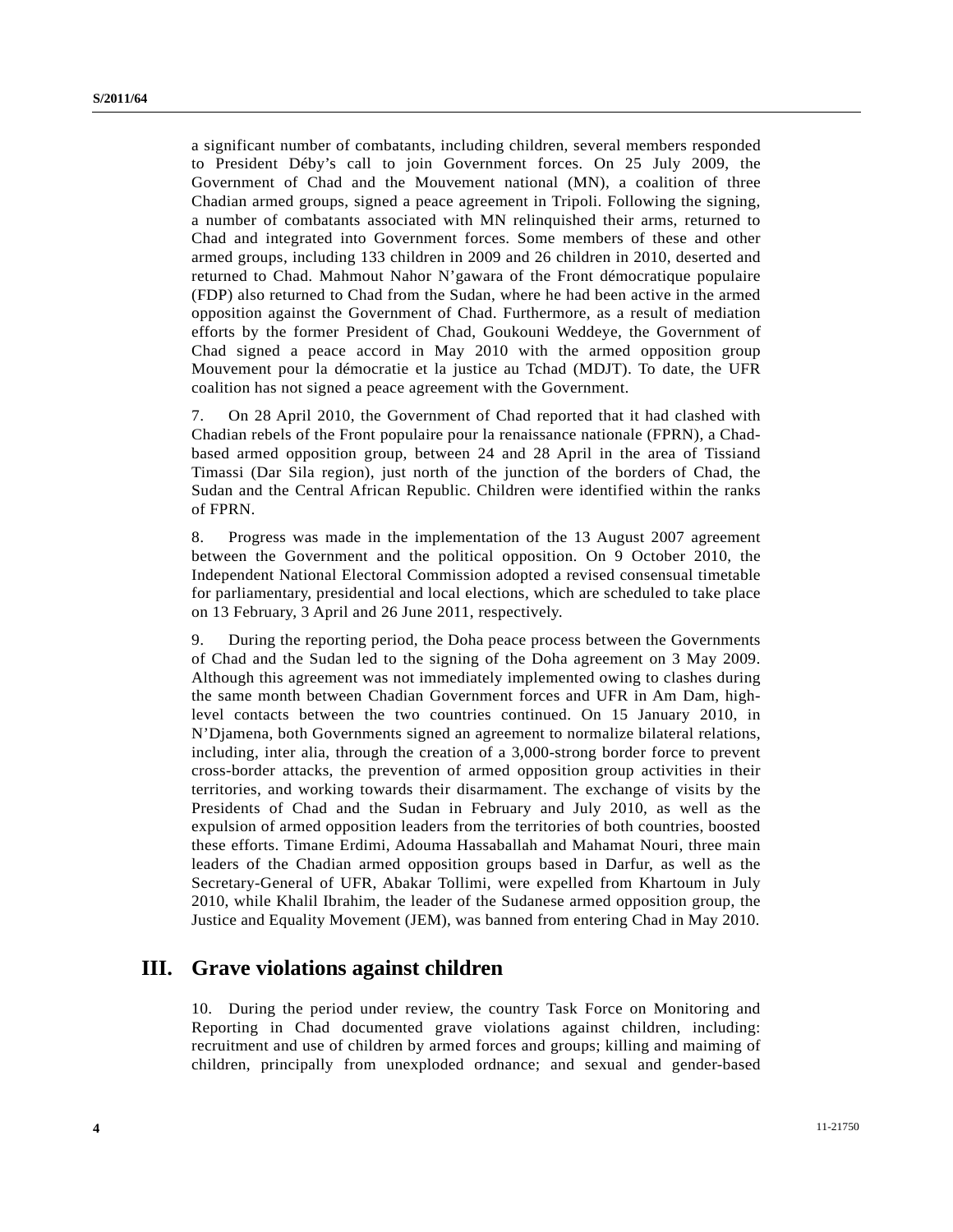violence. In addition access to adequate humanitarian services was limited owing to attacks on humanitarians.

11. The displacement of families as a result of both the volatile security situation and the economic situation has resulted in the movement of children, within some areas in eastern Chad, as well as into the Sudan, in extremely vulnerable conditions, making them potential targets for exploitation, recruitment and trafficking. Several incidents of child abduction and trafficking for forced labour and commercial sexual exploitation purposes have been brought to the attention of the Task Force.

### **A. Recruitment and use of children in armed forces and groups**

12. Recruitment and use of children in eastern Chad by the Chadian National Army and armed groups, including JEM, was verified during the period under review. Both the national army and JEM were listed in the annexes of my last annual report on children and armed conflict (S/2010/181) for the recruitment and use of children. However, the Task Force on Monitoring and Reporting in Chad has not received any information on active recruitment among Central African Republic refugees in southern Chad. While most of the children recruited were between 14 and 17 years old, there were also recruitment cases involving children as young as 12 years old. Most recruited children were boys; nevertheless, the Task Force has documented recruitment of girls by armed groups such as MDJT.

#### **1. Chadian National Army**

13. The Government of Chad has, since July 2009, declared that there is no official policy to recruit children into its armed forces, and has claimed that children found in their forces originate from the Chadian armed opposition groups that had integrated into the Chadian National Army. However, during the reporting period, children continued to be associated with the national army. The Task Force on Monitoring and Reporting in Chad also documented some cases of active child recruitment by the national army.

14. Between January and December 2009, the Task Force verified a total of 49 cases of recruitment and use of children by the national army. Of these, 27 children were Sudanese refugees at the time of recruitment. In March 2009, for example, 15 refugee children were recruited by the national army. A 16-year-old boy from the Koubigou site for internally displaced persons (Goz Beida) was recruited by the national army on 3 January 2009. Financial incentives play an important role in luring children, including refugee children, to join the national army. The Task Force believes that, as at the end of December 2009, at least 18 refugee children still remained associated with the national army.

15. In 2010, the Task Force received information concerning four new cases of recruitment of Sudanese refugee children by the national army, which allegedly took place in north-eastern Chad. In addition, between May and August 2010, the Task Force observed the presence of children within national army forces in Adré, as well as within national army mobile brigades in the border areas of Goungour and Sawa, Assoungha Department.

16. In 2010, the Government of Chad stepped up efforts to address the recruitment of children by the national army. The Task Force noted that the number of cases of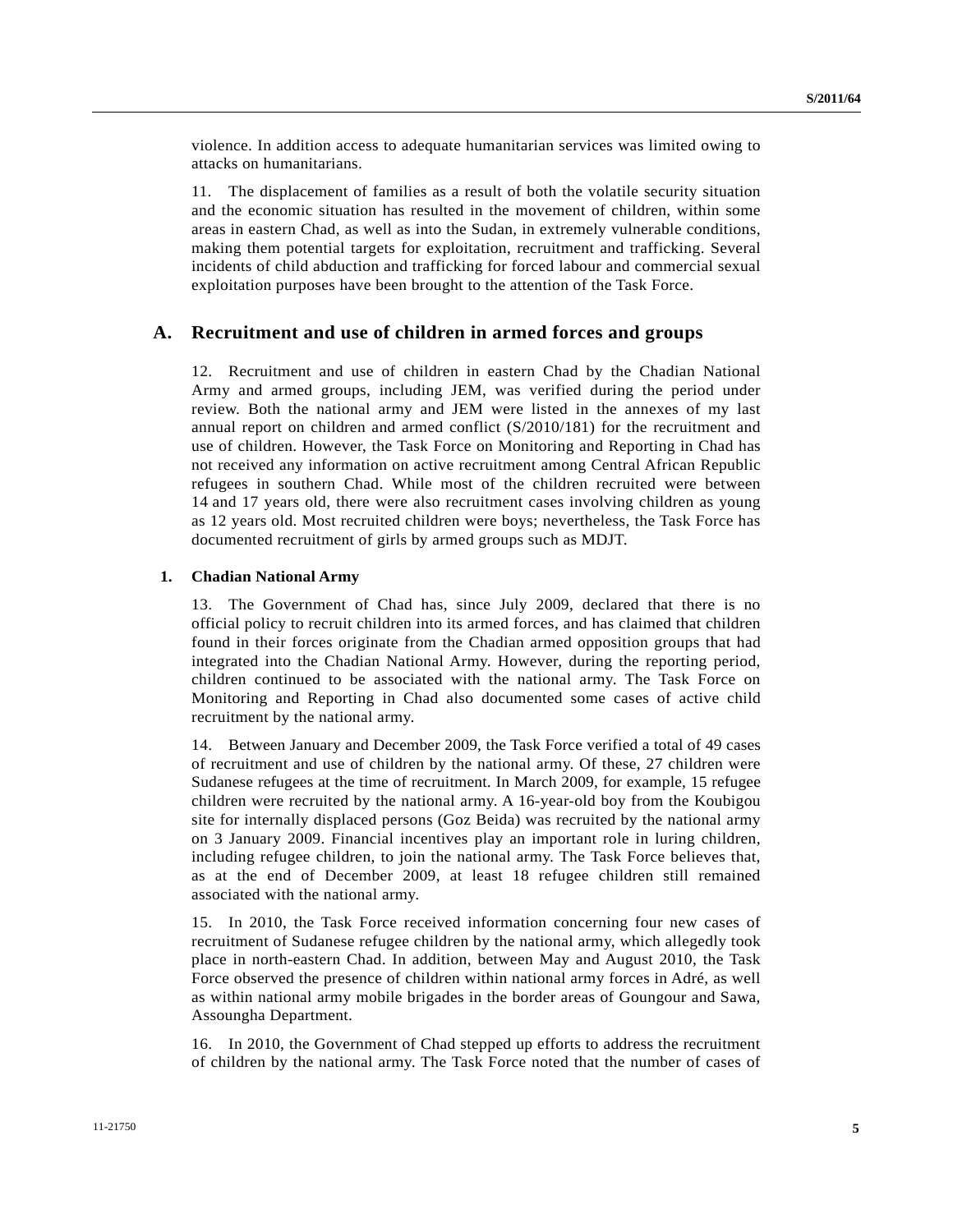child recruitment documented were isolated, and that they were carried out by lowlevel officers. In response, the Government, with the support of the Task Force, organized training sessions to build and reinforce the capacity and knowledge of low-level national army officers on child rights and child protection, in line with international norms and standards.

#### **2. Justice and equality movement**

17. In 2009, the Task Force on Monitoring and Reporting in Chad confirmed reports indicating that JEM had actively and persistently continued to recruit and use children in the course of the year. In total, 33 boys were confirmed to be associated with the armed group. In 2010, the Task Force was informed of the continued recruitment of Sudanese refugee children by JEM, which took place in north-eastern Chad. Though such information was often brought directly to the attention of local authorities, effective preventive mechanisms were not put in place, nor were perpetrators apprehended. Meanwhile, information received from and corroborated by various sources implicated local refugee leaders, who in some cases acted as facilitators in the recruitment process. For example, several refugee families in the Gaga camp (65 km from Abéché) reported that their children had been recruited by JEM with the help of local leaders in the camps.

18. Since May 2010, the Task Force has received no reports of new cases of recruitment by JEM. Correspondingly, the Task Force noted the reduced presence and visibility of JEM in the refugee camps in eastern Chad. The Task Force attributed this development to the deterrence provided by the Chad-Sudan joint border force combined with regular cordon and search exercises conducted by DIS in order to maintain the humanitarian and civilian character of the camps. Furthermore, the Task Force received information that between May and August 2010, at least 40 former child combatants reportedly returned to refugee camps, 21 to refugee camps in Guéréda, 17 to camps in Iriba and 2 to camps in Goz Beida.

#### **3. Chadian armed opposition groups and other unidentified armed groups**

19. Eighty-four children were identified among the UFR combatants captured by Government forces after the Am Dam battle of May 2009. They were released and handed over to the United Nations Children's Fund (UNICEF) by the Ministry of Social Action, National Solidarity and Family for psychosocial care and reintegration. Testimonies from children and adult *ralliés* (former Chadian armed opposition combatants who joined Government forces) suggest that the number of children who took part in the Am Dam battle was significantly higher than 84. There may also have been a high number of minors among the casualties on the battlefield, and children may remain in the ranks of UFR. Identification of minors is hampered by the fact that the majority of children do not have official birth records.

20. From June 2009 onwards, a massive process of voluntary defections from Chadian armed opposition groups began. Either individually or as a group, approximately 5,000 members of these groups, many from MN, a coalition composed of the Union des forces pour la démocratie et le développement rénové (UFDD-R), the Mouvement national pour le redressement (MNR) and the Front pour le salut de la république (FSR), but also other armed groups, joined Government forces. Among those who disarmed, a total of 155 children were identified, released and handed over by the Ministry of Social Action, National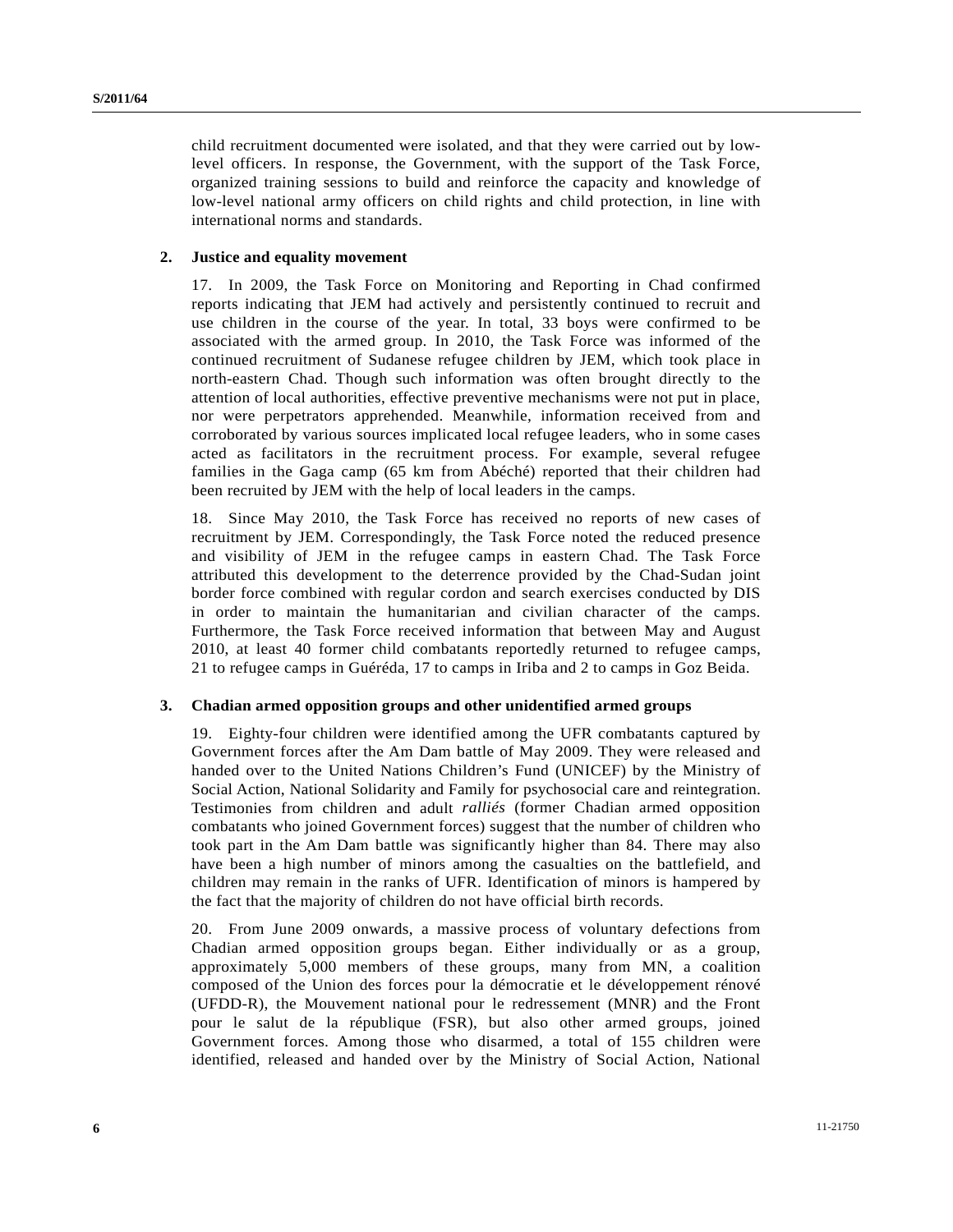Solidarity and Family to UNICEF for psychosocial care and reintegration. Among the 196 ex-combatants presented by MN alone, 92 were identified as children. However, only 32 of those children were certified as associated with the armed group. There are no more children associated with those groups.

21. Thirteen children associated with FPRN were captured by the Government during fighting in Tissi in April 2010. The children were detained at the Gendarmerie nationale prison in N'Djamena. The Task Force was allowed unimpeded access by the Government of Chad to the detainees in order to identify and separate the children. All 13 children were released on 10 August 2010.

22. Following the peace agreement signed in May 2010 between the Government of Chad and MDJT, 58 children, aged from 10 to 17 years, including 10 girls, were released by the armed group.

23. Between September and October 2010, the process of integration of Chadian armed opposition groups with the national army, which began in 2009, continued. Among the 500 former Union des forces pour le changement et la démocratie (UFCD) expelled from the Sudan and stationed at the Moussoro military training centre, 30 have been verified by the Task Force as under 18 years old. These 30 children have been demobilized and handed over to UNICEF and the Ministry of Social Action, National Solidarity and Family.

24. Additionally, 1,150 ex-combatants associated with FDP, including 94 women (of whom 3 are pregnant) and 19 children of the women combatants, have been stationed at the military instruction centre in Loumia since July 2010 following the signing of the peace agreement between FDP and the Government of Chad in December 2009.

## **B. Killing and maiming of children**

25. One of three allegations of the killing in combat of a child recruited by JEM in June 2009 was corroborated by the Task Force on Monitoring and Reporting in Chad. No such allegations were recorded in 2010.

26. Contamination from explosive remnants of war continued to exist throughout Chad, including in and around the capital, N'Djamena. This threat increased after the clashes between Government forces and the Chadian armed opposition groups at the beginning of 2008. While the mine threat is relatively low in the former area of operations of MINURCAT, there are concerns over the presence of mines and unexploded ordnance in the northern part of the country (Borkou, Ennedi, and particularly Tibesti).

27. In 2009, 51 mine/explosive remnants of war casualties were reported in the Wadi Fira, Quaddai, Salamat and Sila regions of eastern Chad, of which 21 victims were killed and 30 injured. Children between 3 and 15 years old were the largest casualty group, with 15 boys killed and 24 boys and 2 girls injured. In the 17 incidents documented by MINURCAT from January to August 2010 in the four eastern regions, 2 children were killed and 12 injured. All victims were boys, and the majority had been herding cattle.

28. Access to the Tibesti region, an intensely mined area occupied by the armed group MDJT, was possible as a result of the peace agreement between the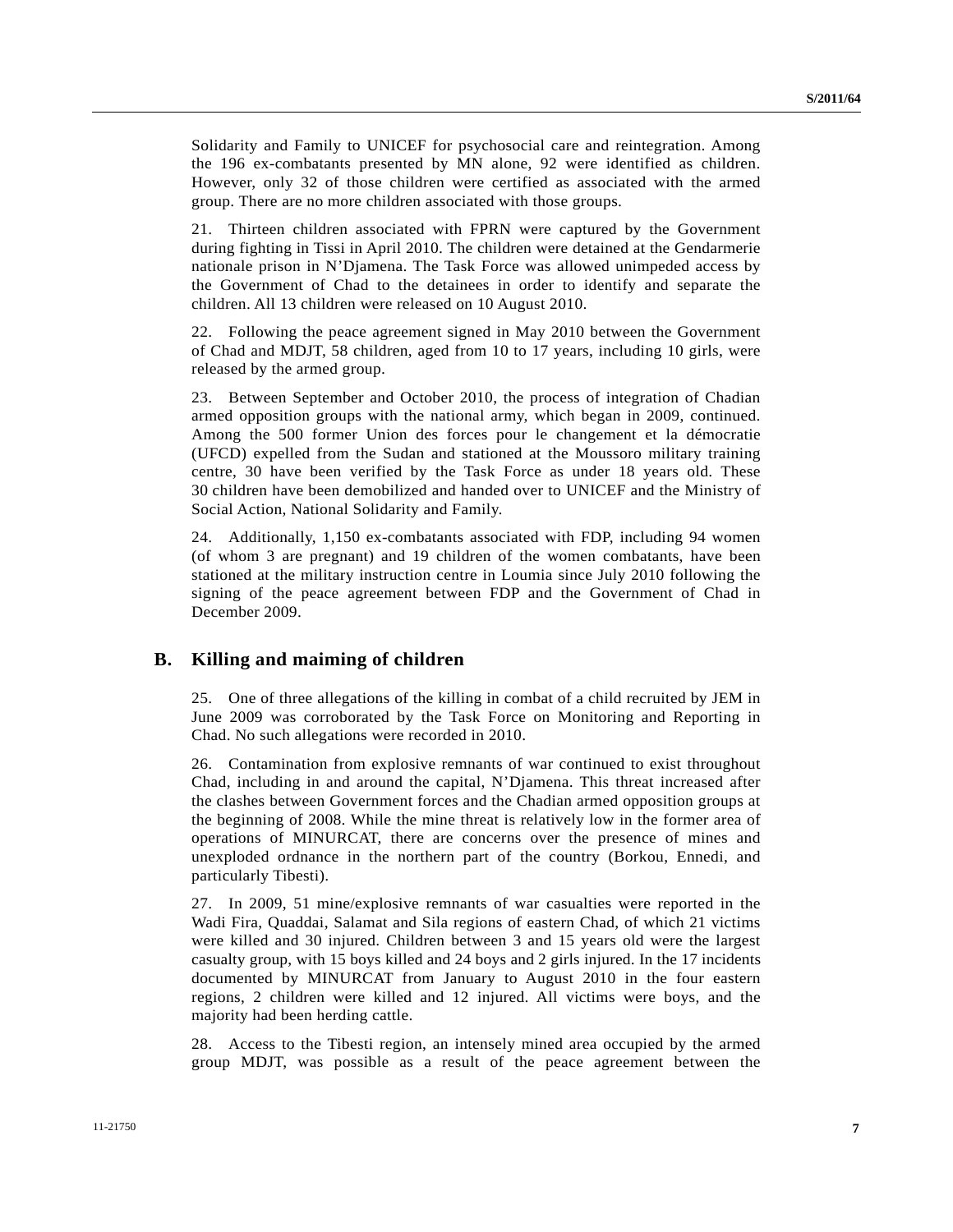Government of Chad and MDJT. Demining activities organized by the Government and its partners began during the reporting period. Awareness and mine education campaigns are planned for the first semester of 2011.

29. The population of Chad does not have the necessary awareness of mine issues and the prevalence of explosive remnants of war to prevent or decrease casualties. Victim surveillance systems are inadequate in all regions of Chad, and there is no nationwide mechanism for data collection on casualties caused by unexploded ordnance. Efforts are being made by the Government, through the Haut Conseil national de déminage and aid agencies to collate mine incident data, but such information remains sparse and sometimes inconsistent. The existing information indicates that the prevalence of mines and explosive remnants of war in Chad has been understated. With the departure of MINURCAT and termination of its mine and clearance of explosive remnants of war and road verification programmes, there is a serious risk that incidents of killing and maiming of children associated with explosive remnants of war may increase.

## **C. Rape and other grave sexual violence**

30. Sexual and gender-based violence, encompassing rape, attempted rape, sexual harassment and exploitation, female genital mutilation, early and forced marriages, undesired/early pregnancies with associated mistreatment, as well as other genderbased violence against women and girls, continued to be a widespread phenomenon in Chad. Women and girls face these forms of sexual violence by unknown individuals, armed groups and the national army, and fellow refugees or internally displaced persons in camps. However, there is insufficient evidence to suggest that sexual violence against children is a systematic feature of the conflict in Chad. Underreporting, among other challenges, has meant that there is a lack of comprehensive data and information with regard to this violation in the context of conflict.

31. Two observations may be made from data collected on sexual and genderbased violence in Chad. First, there is a rising trend of reported sexual and genderbased violence cases among refugees, with 295 cases in 2006, 512 cases in 2007, 656 cases in 2008, 860 in 2009 and 563 by mid-year 2010. This may not necessarily indicate that cases of sexual and gender-based violence have increased, rather it may be a result of increased reporting due to sustained work on sexual and gender-based violence. This upward trend is reflected in data collected by the Office of the United Nations High Commissioner for Refugees (UNHCR), MINURCAT and the Détachement intégré de sécurité. Second, it may reveal a behavioural change evidenced by survivors and their relatives volunteering to report cases. While underreporting remains a concern, particularly for rape or attempted rape cases, this trend may indicate growing trust in the protection mechanisms established by international actors, in close coordination with the communities, and in the Détachement intégré de sécurité.

32. Out of the 563 cases of sexual and gender-based violence among refugee women and girls recorded by UNHCR in the first semester of 2010, nearly 30 per cent of victims were children, including children as young as three years old. The majority of cases were of domestic violence, although gender-based assaults, female genital mutilation, early and forced marriages, rapes and attempted rapes, including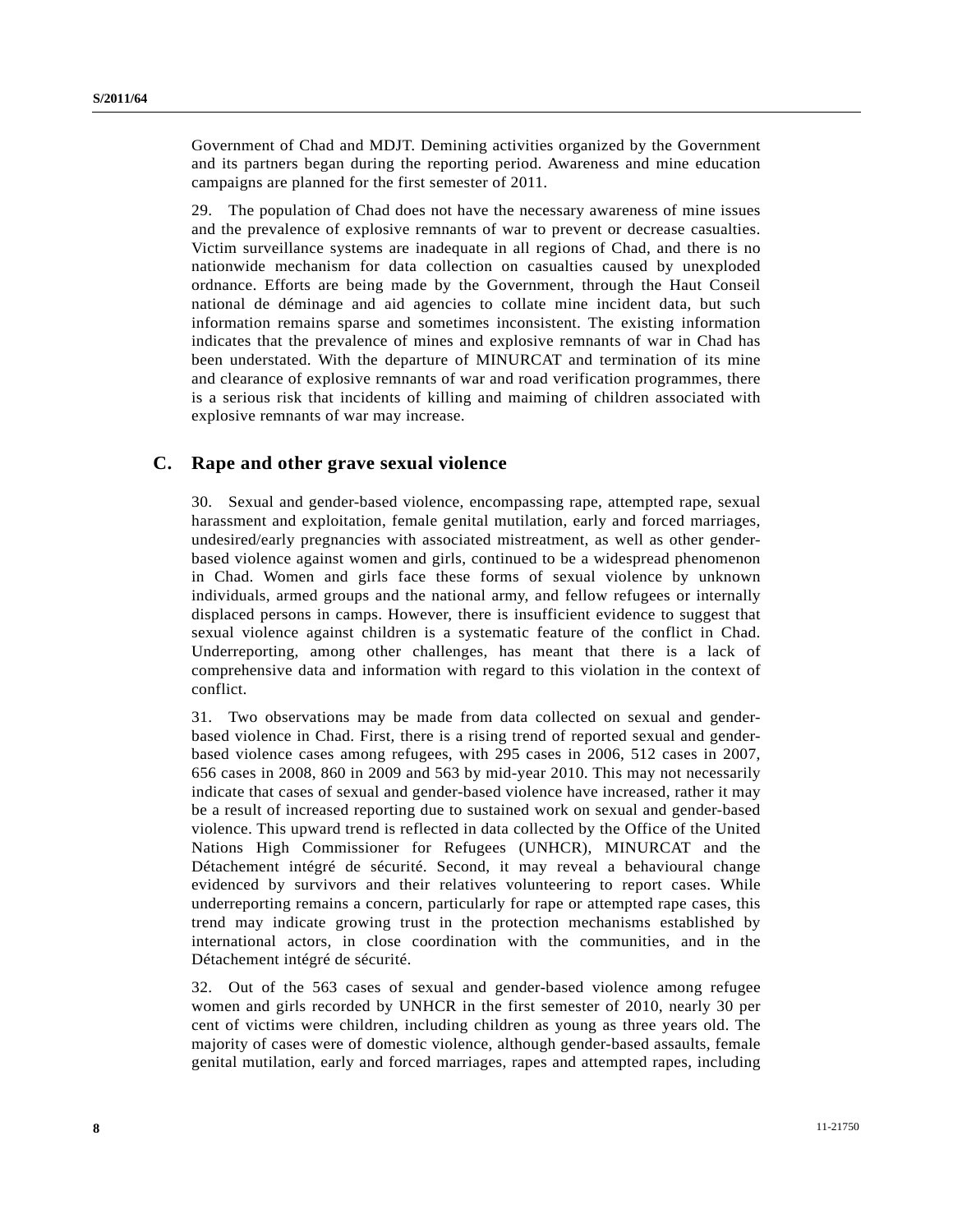by members of the armed forces, were also documented. The Task Force on Monitoring and Reporting documented 13 rape cases involving children within the host population in 2009, while 2 cases have been documented during the reporting period in 2010, all reportedly perpetrated by members of the armed forces. All the victims were girls. A few cases are mentioned below to illustrate this phenomenon.

33. On 12 April 2010, a 7-year-old internally displaced girl from the Gourounkoun site was allegedly raped by a soldier of the national army. He was arrested and detained in the holding cell of the gendarmerie brigade in Goz Beida. A 16-year-old girl was raped on 19 January 2009 in Abéché by a member of the national army during an illegal weapons search operation. MINURCAT brought the case to the attention of the local authorities for follow-up. On 23 October 2009, MINURCAT was informed of a rape case that occurred in May 2009 in the Arkoum site for internally displaced persons (60 km south-west of Farchana) involving a 15-year-old internally displaced girl, who at the time of reporting the incident was five months pregnant. The alleged perpetrator, a gendarmerie officer, had not been arrested. On 14 February 2009 in Guéréda, a 16-year-old girl was raped by three armed men in military attire who were believed to be soldiers of the national army.

34. These cases illustrate the recurrent nature of sexual and gender-based violence, the extent to which some security and law enforcement officials are involved, and the apparent impunity with which sexual and gender-based violence is committed. It should nevertheless be noted that in most reported cases, the perpetrators were identified as civilians from the local, host and refugee communities. While some efforts are currently being made by the national authorities to address the challenges surrounding the prosecution of sexual crimes in the criminal justice system, impunity related to sexual and gender-based violence cases, particularly when the perpetrators are soldiers of the national army, remains a major concern.

#### **D. Attacks on schools and hospitals**

35. While the Task Force on Monitoring and Reporting has not received any reports on incidents relating to attacks on schools, one case of an occupation of a school was recorded. A primary school in Bardai, Tibesti region, northern Chad, traditionally a stronghold of MDJT, which is integrating into the national army, was occupied by 100 armed national army military elements when the school was closed for holidays. However, as a result of a request by the United Nations to the Chadian authorities, the soldiers vacated the building in August 2010.

### **E. Denial of humanitarian access and targeting of humanitarian personnel and assets**

36. In 2009, 72 attacks and 11 attempted attacks were reported against humanitarian personnel and assets. In most cases, the attackers seized material assets, such as money, communications equipment and cars. However, some of the attacks, particularly those carried out in 2009, were more violent, in some instances involving the killing or kidnapping of humanitarian staff. The perpetrators are believed to be mainly armed bandits and members of armed opposition groups, who use or sell stolen items for the military campaigns against the Sudan or Chad. There were also reports alleging the involvement of elements of the national army and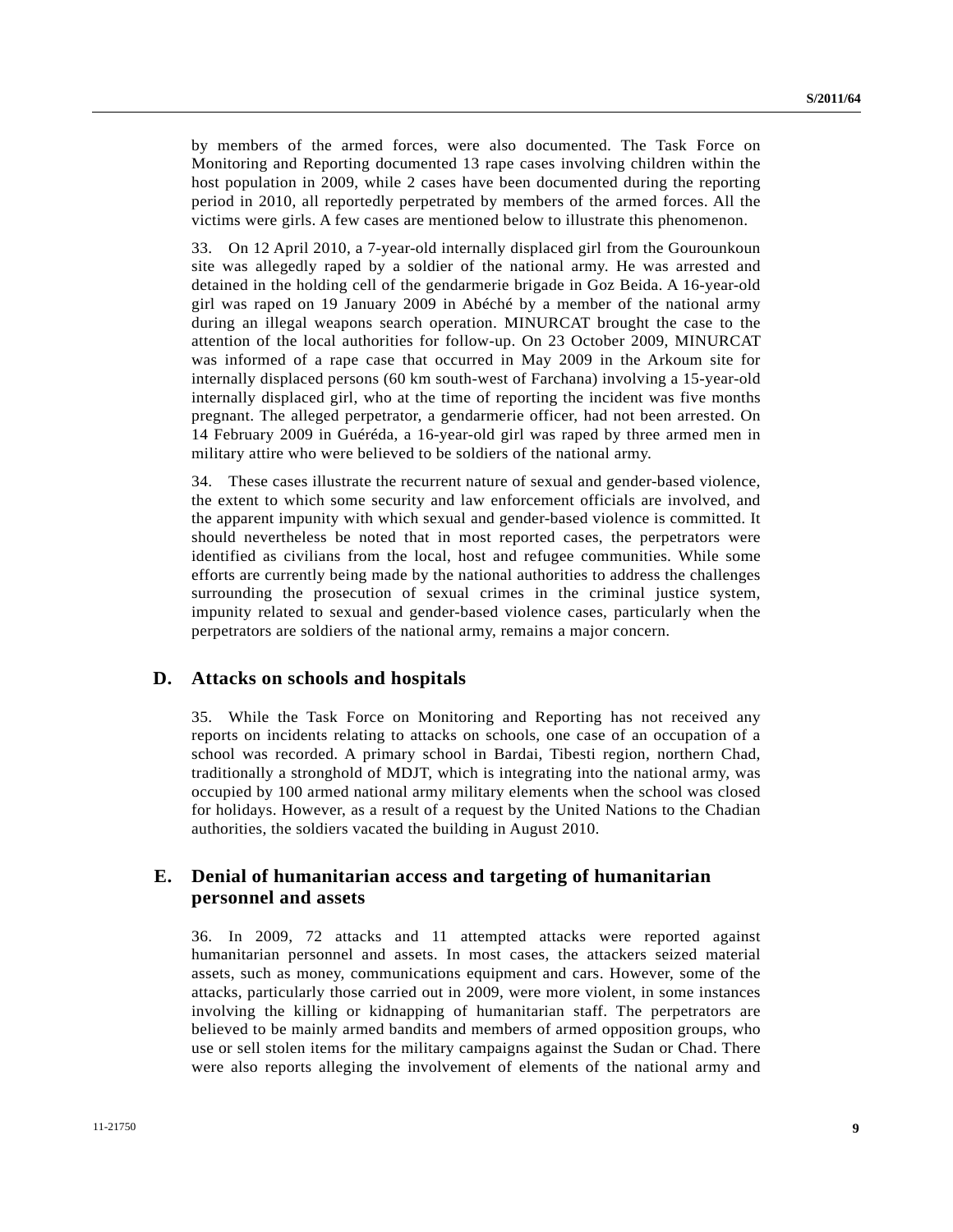individuals in national army military uniforms in attacks against humanitarians. These attacks often have a disrupting impact on the delivery of humanitarian assistance to children. Some examples are provided below.

37. On 7 November 2009, a national staff member of the international non-governmental organization (NGO) Solidarités international was killed north of Adré (Ouaddaï region), after six armed men in military attire opened fire at the vehicle in which he and his colleagues were travelling. Solidarités international withdrew from Adré as a result of the incident. On 9 November 2009, an international staff member of the International Committee of the Red Cross (ICRC) was abducted by a group of armed men in Kawa, Assoungha Department. He was eventually released on 6 February 2010. As a result of these attacks, ICRC and five other NGOs temporarily suspended their operations in areas close to the Sudanese border, thus disrupting humanitarian assistance to at least 37,000 people, including children.

38. The severity of the insecurity faced by humanitarian actors was further highlighted as national institutions that collaborate with humanitarian organizations also became the target of attacks. For instance, on 24 October 2009, the head of the Commission nationale d'assistance aux réfugiés office in Guéréda was attacked by two armed men and killed, while he was with his driver about 8 km from the Kounoungou refugee camp. His vehicle was clearly marked with the Commission nationale d'assistance aux réfugiés and UNHCR logos. The driver was also wounded during the attack. On 28 October 2009, in Gaga, eight unidentified armed men carried out an attack against the Détachement intégré de sécurité post resulting in one Détachement intégré de sécurité officer suffering a gunshot wound and injuries to a MINURCAT contractor. Both victims were evacuated to Abéché. The Détachement intégré de sécurité post was also ransacked, and some weapons and communications equipment were reportedly stolen.

39. Humanitarian organizations working along the border areas east of Goz Beida and Farchana were occasionally affected by these security challenges. In many carjacking incidents, it was reported that the attackers drove away and crossed into the Sudan, highlighting the cross-border dimension of this security threat.

40. The situation changed, however, in 2010, with a significant decrease in the number of security incidents and attacks against humanitarian workers. This may be as a result of the confluence of three factors: the Détachement intégré de sécurité, with the support of MINURCAT, increasingly becoming more operational in providing escorts and being able to react relatively promptly; the creation of the Chad-Sudan joint border force and its deterrent effect; and lastly the fact that other security forces, including the national army and the gendarmerie, improved efforts to pursue and apprehend perpetrators. However, this decrease comes after a spate of serious security incidents in June, including carjackings, kidnappings and abductions. As a result, one international NGO decided to withdraw its international staff from eastern Chad, and three others partially suspended their operations.

41. Between January and December 2010, only 11 cases of attacks against humanitarians were reported. There were no fatalities. In most of the cases, vehicles were carjacked and later abandoned due to the intervention of the Détachement intégré de sécurité and other law enforcement agents. It has not been possible to confirm whether any incidents reported in 2010 indicate a cross-border dimension.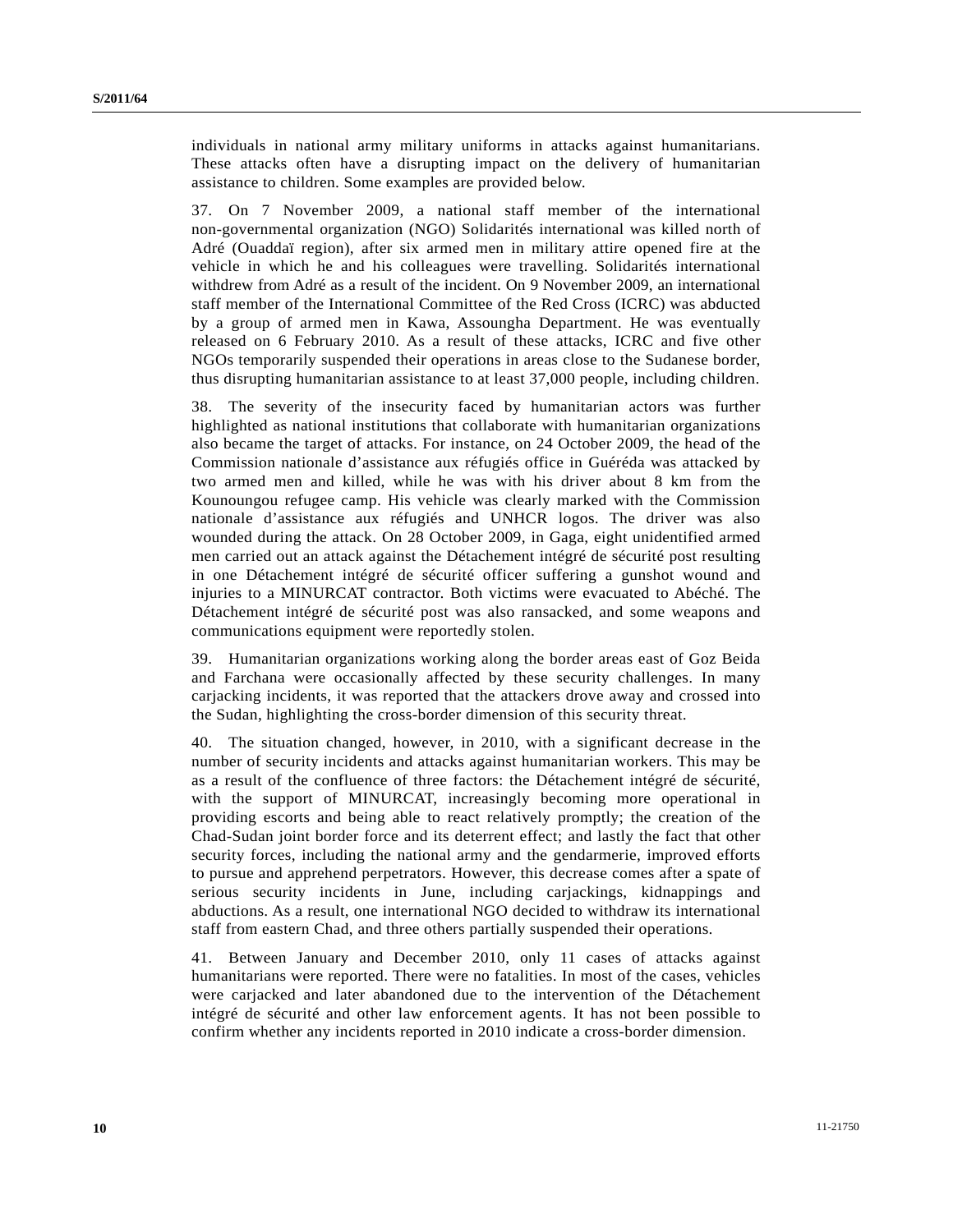42. In order to continue protection for humanitarian operations in view of the withdrawal of MINURCAT, the Government created the Bureau de sécurisation et de mouvements in six different locations (Abéché, Bahai, Guéréda, Iriba, Koukou and Goz Beida) to provide additional security to the humanitarian actors. The Bureau de sécurisation et de mouvements, which are chaired at the regional level by local administrators, bring together humanitarian workers and relevant security and law enforcement agents, including the Détachement intégré de sécurité, with a view to harnessing the available human and material resources to effectively provide security to humanitarian staff and property.

## **IV. Follow-up to the conclusions of the Security Council Working Group on Children and Armed Conflict**

## **A. Dialogue with the Government of Chad and action plan to halt the recruitment and use of children in armed forces and groups**

43. The Government of Chad, through its Defence Adviser, has been engaged in discussions with the United Nations, on the development of an action plan to address the issue of child recruitment and use, in accordance with Security Council resolutions 1539 (2004), 1612 (2005) and 1882 (2009). This process was held up from mid-2009 to the second half of 2010 owing to the replacement of the Defence Adviser, who also served as the focal point on this matter.

44. However in October 2010, in a meeting between the Special Representative of the Secretary-General for Children and Armed Conflict and the Minister of Social Action, National Solidarity and Family, the Minister expressed the intention of the Government of Chad to prepare and implement an action plan as a matter of priority. In the absence of MINURCAT, UNICEF, as a co-chair of the Task Force on Monitoring and Reporting, has begun engaging with the Government towards this end. A meeting between the Government and the Task Force to discuss elements of the action plan, including the release of all possible remaining children associated with the national army, will be held on 19 January 2011. The removal of the national army from the annexes of my annual report on children and armed conflict is contingent upon full compliance with the implementation of the action plan on recruitment and use of children in line with the relevant Security Council resolutions.

#### **B. Joint verification commission**

45. Despite the absence of a formal action plan to date, the Government has been engaging in dialogue with the United Nations on measures to address the issue of the recruitment and use of children in the broader context of the disarmament, demobilization and reintegration efforts in Chad to release all children associated with armed forces and groups and facilitate their sustainable reintegration into communities and families. In October 2008, a Government-led task force, with participation from the United Nations and representatives of diplomatic missions in Chad, was established to conduct verification and sensitization visits to Government military training centres and sites. In August 2009, the Ministry of Defence issued orders to commanders of armed and security forces to grant access to military camps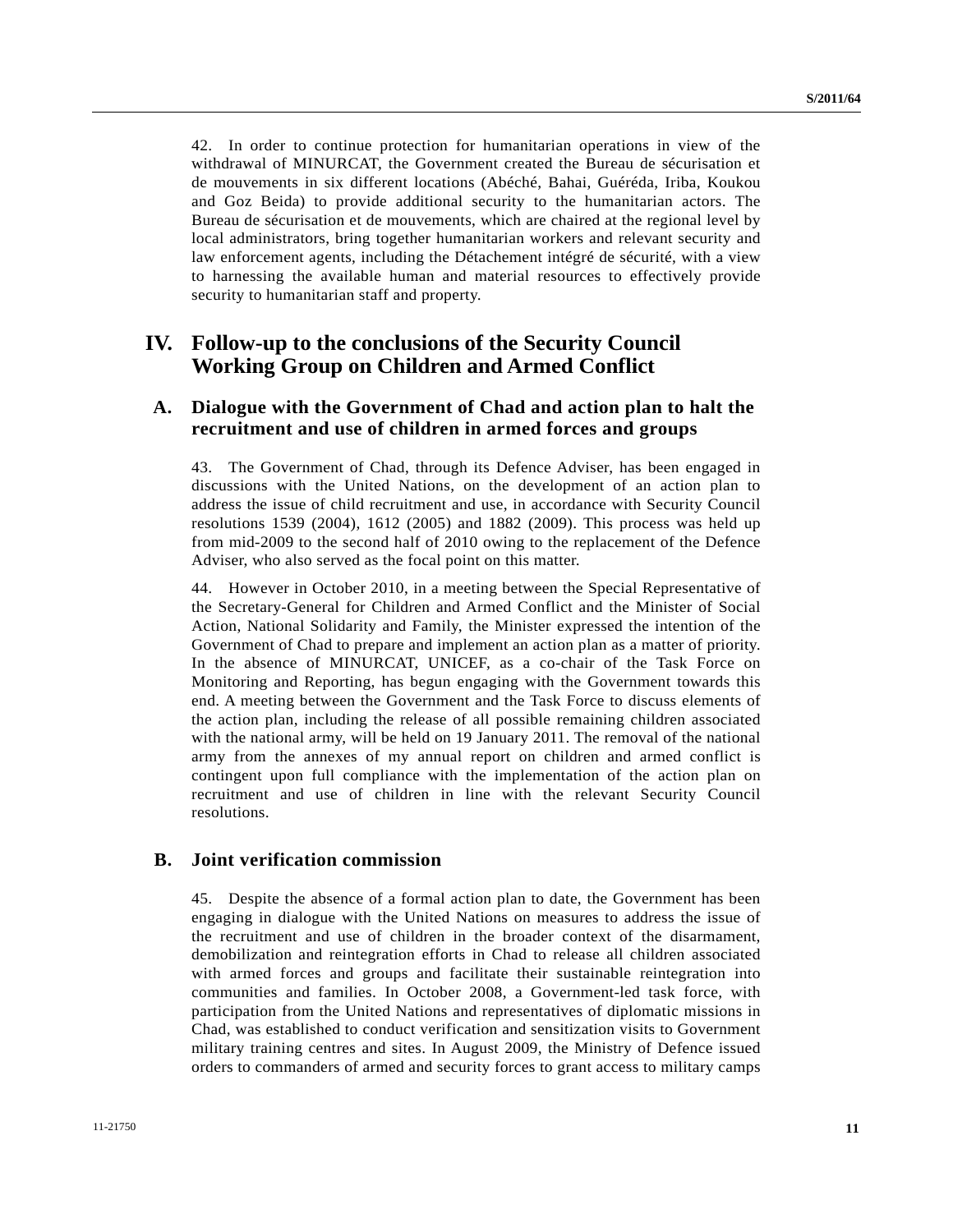to the United Nations and ICRC, with a view to verifying the presence of children and facilitating their release from the ranks of the national army.

46. In addition, the joint Government of Chad-UNICEF commission, set up following the visit of my Special Representative for Children and Armed Conflict in May 2008, continued verification missions to Government military sites. The main objectives of these joint visits were to verify the presence of minors in military sites, and when found, to facilitate their release from national army ranks, as well as to raise awareness on the issue of child recruitment.

47. The visits were led by Government officials from the Ministries of Foreign Affairs, Defence, Human Rights and Social Affairs, with participation of MINURCAT, United Nations agencies and funds and diplomatic missions in Chad. In 2009, such visits were conducted to military barracks and training centres, as well as to transit points for armed opposition groups who joined the armed forces, in Abéché, Koundoul, N'Djamena, Moussoro and Mongo in 2009. Additional visits were also undertaken to the headquarters of the Armée de terre, the gendarmerie nationale, the Garde nationale et nomade tchadienne and the Direction générale de sécurisation des services et institutions de l'Etat in N'Djamena. Access to the latter was a positive development, as this was not initially included in the sites earmarked for visits by the joint commission.

48. During these visits, one child at the headquarters of the Armée de terre was certified as underage. He was immediately withdrawn and handed over to UNICEF and placed in a transit and orientation centre in N'Djamena. At the military instruction centre of Koundoul, where young officers are trained, no children were found. In Moussoro, the leaders of the Chadian armed opposition groups identified 196 children among their ranks, of whom only 32 were confirmed by the joint commission as children who were associated with these groups. An additional 65 children from the ranks of the *ralliés* (former Chadian armed opposition combatants who joined Government forces) were later released and transferred to the transit and orientation centres in N'Djamena.

49. While MDJT and the Government of Chad were in the process of negotiating a peace agreement, a verification of child presence in the units of MDJT in Bardai, in the extreme north of Chad, was conducted by the Ministry of Social Action, UNICEF and CARE International in June 2010. Fifty-eight children were identified, including 10 girls. Forty-three were returned to their families, while 15 others requiring psychosocial support were transferred to the transit and counselling centre managed by CARE International in N'Djamena.

50. Since January 2009, with the support of UNICEF, 413 children from armed forces and groups assisted in the transit centre run by CARE International in N'Djamena have been reunited with their families in eastern Chad, mainly in the towns of Biltine, Guéréda, Adré, N'Djamena, Mongo, Am Timan and Abéché.

51. Initially, as part of the incentive for disarming, demobilizing and integrating into the national forces, the Government had promised 400,000 FCFA (approximately \$900) in cash to each of the *ralliés*, including children. Cash payments for the children was a serious issue of concern, as reports suggest that children had either returned to the Centre d'instruction militaire or rejoined the armed group in order to receive the payment again. A number of children also left the centre after receiving cash payments without the Ministry of Social Action, National Solidarity and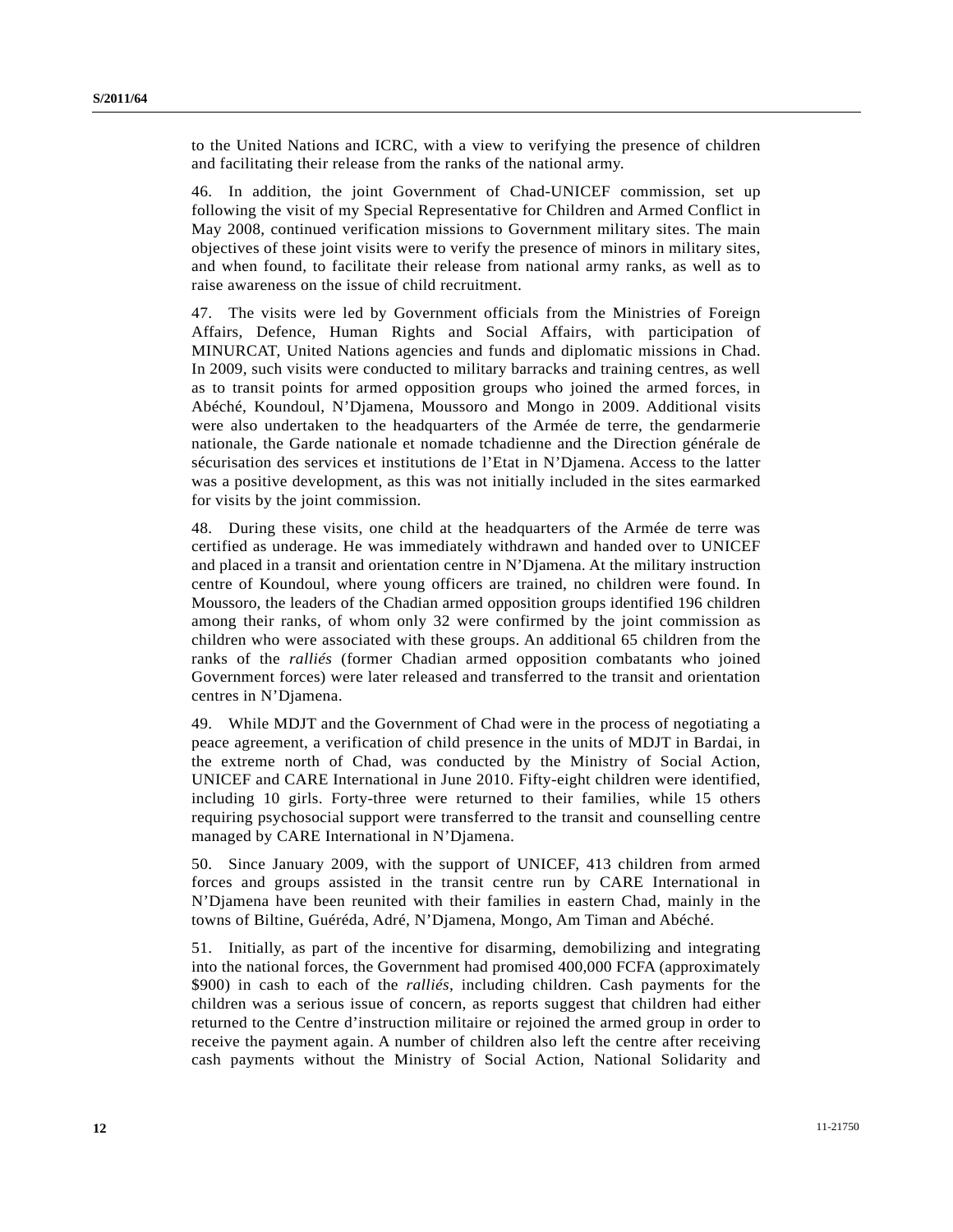Family or UNICEF being informed of their departure. Further, the joint commission noted that children from neighbouring villages had joined the "rallying" groups when they were making their way to the military instruction centre to receive the money they were promised. Following several requests from UNICEF, including to the Prime Minister, the National Mediator stopped these payments. However, cash disbursements to children were observed during the release of children in Bardai and N'Djamena in September and December 2010 respectively.

52. The joint visits have proven very useful in creating awareness among military officers on the issue of recruitment and use of children. Though few children were identified and released from national army ranks, at least 5,000 military officers have been sensitized to the issue by their highest authorities. The visits have also prompted the Government to reiterate and reinforce its commitment to ending the recruitment and use of children.

## **C. Disarmament, demobilization and reintegration**

53. During the reporting period, 413 children (240 in 2009 and 173 in 2010) left armed forces and groups through formal and informal channels. The majority originated from the factions that joined Government forces following the signature of several peace agreements with armed groups, including: Front pour le salut de la République (FSR); Front uni pour le changement (FUC); Mouvement national pour le redressement (MNR); Rassemblement des forces pour le changement (RFC); Conseil démocratique révolutionnaire (CDR); Union des forces de la résistance (UFR); Union des forces pour le développement et la démocratie (UFDD); Union des forces pour le changement et la démocratie (UFCD); Front populaire pour la renaissance nationale (FPRN); and Mouvement pour la démocratie et la justice au Tchad (MDJT).

54. Over the course of 2010, reports were received that at least 4 refugee children spontaneously left the national army, while 21 others, who were formerly associated with JEM, returned to their families in Sudanese refugee camps in eastern Chad. In late October, the Task Force on Monitoring and Reporting conducted a mission to the camps to verify these reports. Thirty-five children previously associated with JEM and the national army (10 children in Kounoungou, 7 children in Mile, 2 children in Touloum, 9 children in Am Nabak, and 7 children in Iridimi) were identified and placed in the transitional care and rehabilitation programme. To reduce the risk that children who have returned to camps will be re-recruited, UNHCR has conducted regular visits to monitor their reintegration. UNHCR, through its education programmes for refugee children, assured that every child has access to primary education in all the refugee camps. In order to discourage remobilization, UNHCR monitored each demobilized child through regular house visits and encouraged each child to engage in recreational or social activities, to undertake vocational training or to return to school.

55. In collaboration with UNICEF, the international NGO Jesuit Refugee Services investigated the case of girls associated with armed groups in the area of Guéréda, mentioned in my last report. The investigations revealed that there were 25 females associated with armed groups, of whom 15 were under the age of 18. They did not undergo formal demobilization and were reintegrated into their families and communities.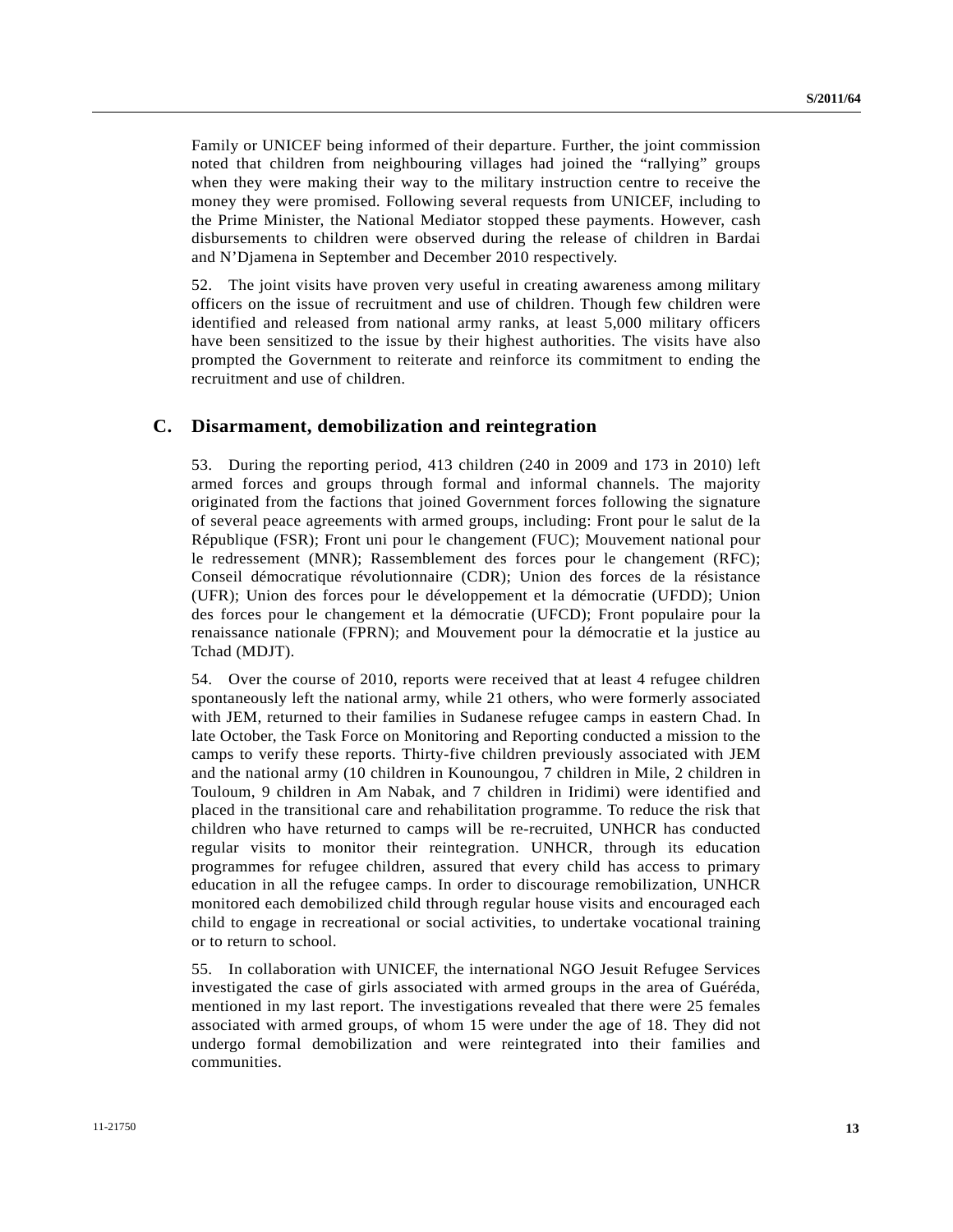56. Reintegration support has been provided for 281 children. A total of 238 were enrolled in schools (204 for the academic year 2008-2009 and 34 in 2009-2010). Almost half of those who participated in the reintegration programme (60 students aged 14 to 18 years) have completed various life skills training programmes. Twenty-two of the training programme graduates were hired by their trainers and 30 others have started income-generating activities. Children formally associated with armed groups who are over the age of 15 have been given the opportunity to start an income-generating activity while pursuing their studies; this has proven to be an important strategy in addressing the economic motivations for recruitment into armed forces and groups.

#### **D. Regional conference to end the recruitment and use of children**

57. The Government of Chad organized a regional conference on ending recruitment and use of children by armed forces and groups: contributing to peace, justice and development, in N'Djamena from 7 to 9 June 2010. The regional conference brought together representatives of the Governments of Chad, Cameroon, the Central African Republic, Niger, Nigeria and the Sudan. The conference was also attended by about 220 participants, including delegates from Liberia, the Democratic Republic of the Congo, specialists from various United Nations entities, international and national NGOs, Chadian ministries and national institutions, several diplomatic missions accredited to Chad, as well as former child soldiers from Chad, Sierra Leone, Liberia and the Sudan. Participants discussed factors leading to the involvement of children in armed forces and armed groups in the region; good practices in efforts to prevent vulnerability of children to recruitment; as well as good practices in demobilization and reintegration of children associated with armed forces and armed groups. In addition, participants focused on ways of strengthening cross-border coordination on monitoring, reporting and response to child recruitment. The conference culminated in the signing of the N'Djamena Declaration, by which participants committed, inter alia, to end the recruitment and use of children by armed forces and armed groups, to establish a strategy to fight arms proliferation, to implement relevant regional and international instruments on child rights and child protection, and to harmonize national legislation accordingly. A special follow-up committee comprising representatives of the signatory States was established to ensure implementation of the Declaration.

58. On 2 and 3 August 2010, the Government of Chad hosted experts from the signatory States of the N'Djamena Declaration for a follow-up meeting on ending the recruitment and use of children by armed forces and groups. During this meeting, experts from five of the signatory States, excluding Cameroon, developed a plan of action to implement the Declaration. UNICEF, UNHCR and MINURCAT provided technical assistance. On 26 and 27 October, a second meeting of the follow-up committee took place in Bangui, Central African Republic, providing the opportunity to discuss the implementation of the plan of action, as well as to identify strategies for advocacy with national authorities on the ratification of the Optional Protocol to the Convention on the Rights of the Child on the Involvement of Children in Armed Conflict, and the establishment of a mechanism to monitor and share information on child rights violations.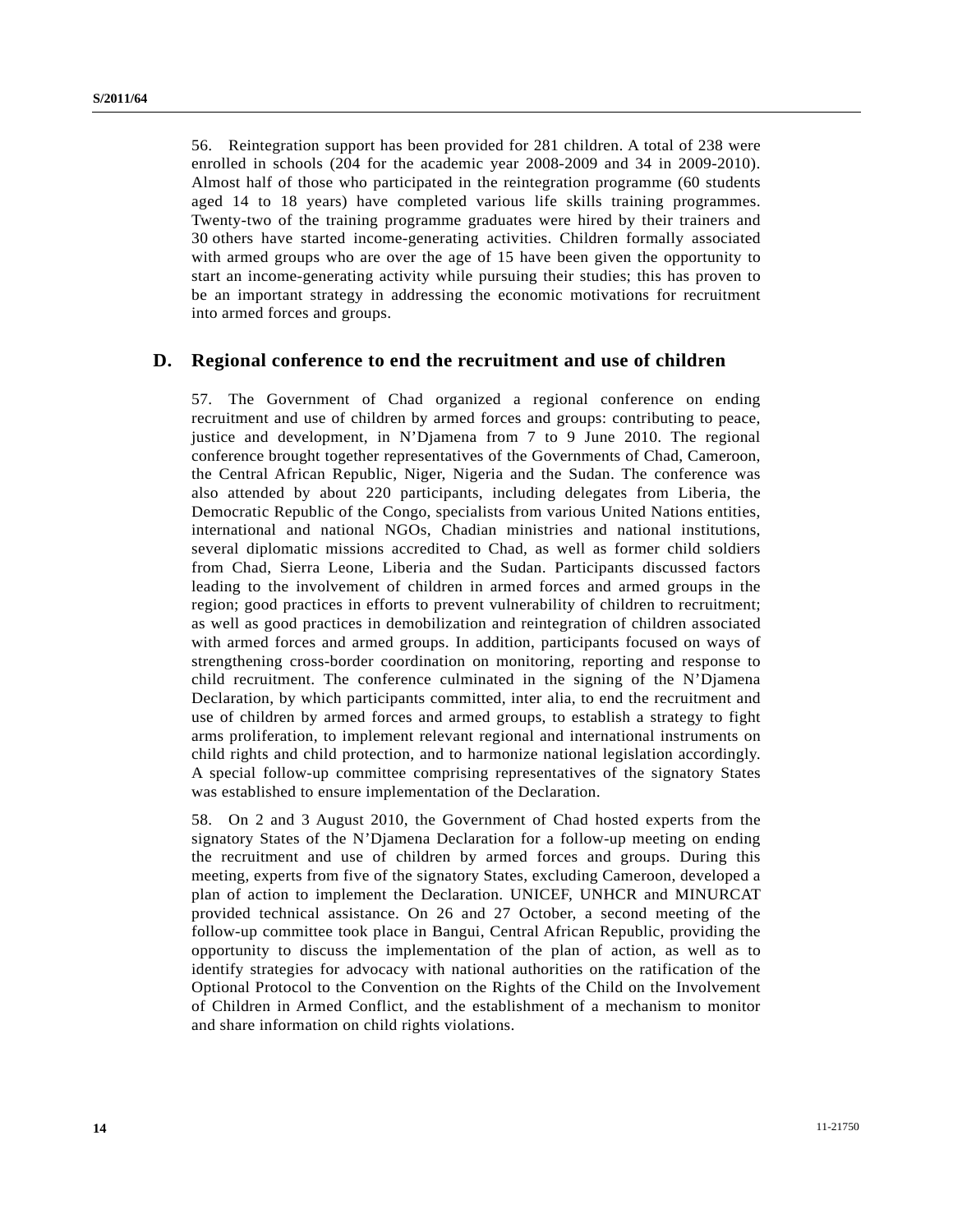## **E. Follow-up activities and programme response to violations against children**

59. UNICEF, through its programme on children associated with armed forces or groups, has taken the lead in creating an environment that promotes child protection in conflict-affected areas in the country. Technical assistance has been provided to ensure the efficient functioning of the cross-sectoral national committee mandated to implement the Principles and Guidelines on Children Associated with Armed Forces or Armed Groups (the Paris Principles) adopted by the International Conference on Children involved in Armed Forces and Armed Groups: Free Children from War on 6 February 2007. In addition, work is under way to develop a national framework for a programme to prevent children from joining armed groups. Advocacy campaigns seek to create awareness of opportunities available to children under community-based reintegration programmes. The UNICEF programme will benefit all children released from armed forces and groups, and an additional 20,000 other vulnerable children in the conflict-affected areas.

60. UNHCR organizes regular sensitization sessions on the illegality and the adverse effects of child recruitment in the camps, targeting not only the refugee children themselves, but also their parents, traditional leaders, the communities at large and local authorities. UNHCR has also supported structured activities for teenagers in the camps, including improved access to primary and secondary school, vocational training opportunities, and income-generating activities (for children above 15 years of age). These activities have proven instrumental to the prevention of recruitment.

61. The Government's recent efforts to prevent sexual violence include a national campaign on violence against women, which ended in December 2010. On 17 October 2009, a campaign to end violence against women was launched and presided over by the First Lady of Chad. The campaign, which is part of a worldwide initiative of the United Nations Secretary-General, aimed, inter alia, at the adoption and enforcement of national legislation in line with international human rights standards, the establishment of national and/or local awareness-raising campaigns, and the implementation of systematic efforts to address sexual violence in conflict situations.

62. UNICEF, in collaboration with Handicap International, has developed promotional materials, and, together with the Haut Commissariat national au déminage, organized two sensitization campaigns in the Tibesti and Borkou regions where MDJT was operating. It is worth mentioning that in 2008, UNICEF provided assistance in the development of a programme on education on the risks of mines, which has been included in the curricula of primary schools, and has trained 3,700 teachers. In 2009, all pupils in N'Djamena received training within this programme, which is expected to be scaled up in the 2010-2011 academic year.

63. In the context of protecting children affected by armed conflict against recruitment, risks related to mines and explosive remnants of war, and sexual abuse, 7,800 children participated in recreational and psychosocial activities in child-friendly spaces established in eight refugee camps and host villages in Iriba, Guéréda and Farchana, as well as in 13 internally displaced persons sites in the Dar Sila region.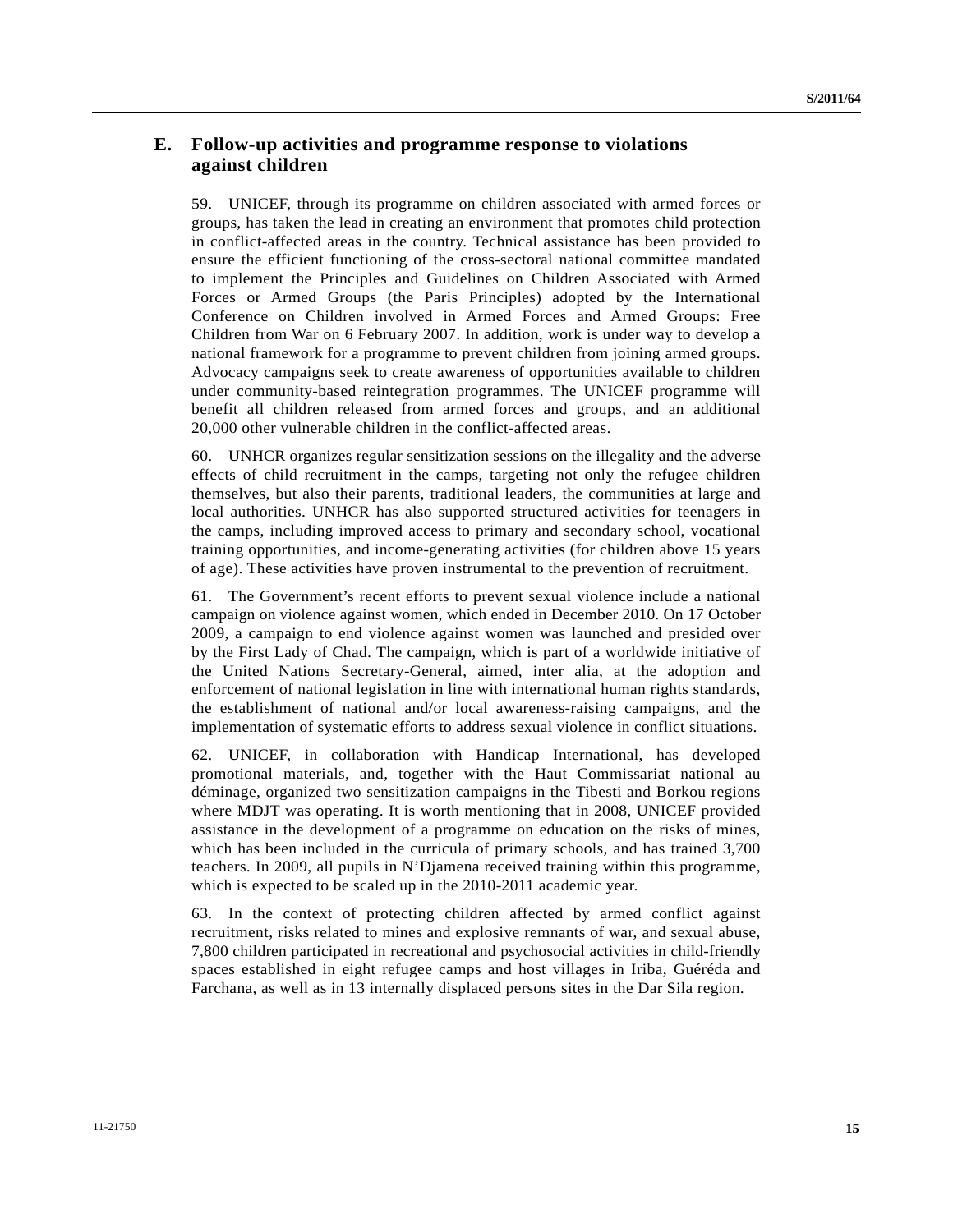# **V. Monitoring and reporting mechanism following the withdrawal of the United Nations Mission in the Central African Republic and Chad**

64. The departure of MINURCAT from eastern Chad will likely have a negative impact on the security situation, potentially increasing the threat of violations against children. In addition, the ability of the United Nations to implement the provisions of Security Council resolution 1612 (2005) will probably be negatively impacted, given the Mission's important role in the monitoring and reporting mechanism, and the critical contribution of its resources to the task of monitoring and reporting on grave violations against children. With the withdrawal of the Mission, the capacity of the United Nations system and national partners to monitor, report and respond to violations will decline significantly, particularly in terms of geographical and substantial coverage. There are also concerns that, owing to the lack of continuous physical monitoring by the Mission, which has a deterrent effect, the number of reported cases and incidents of child recruitment and other grave violations against children may increase. The northern corridor of eastern Chad, including Iriba, Tine, Bahai, Oure Cassoni and Am Jaras are likely to remain areas of concern, given the continued reported presence of JEM, whose forces have been linked to the recruitment of large numbers of children.

65. As part of the completion and transfer of key MINURCAT activities to the United Nations country team, it is essential that the monitoring and reporting mechanism on grave violations against children, in accordance with Security Council resolutions 1612 (2005) and 1882 (2009), continue under the leadership of the resident coordinator and the UNICEF representative in order to ensure the fulfilment of reporting obligations to the Security Council, as well as to follow up on the implementation of my recommendations and the conclusions of the Security Council Working Group, in particular on the action plan with the Government of Chad. The United Nations country team is currently in the process of developing a protection of civilians strategy in support of the Government of Chad, and it is important that child protection be a key feature of this strategy. The Government of Chad has increasingly demonstrated genuine commitment to the issue of child recruitment and is strongly encouraged to draw upon the monitoring and reporting process as a tool to put in place appropriate measures to prevent, respond to and address impunity. Its efforts should continue to be supported by the United Nations country team.

# **VI. Recommendations**

66. At the outset, I reiterate the recommendations of my two previous reports on the situation of children and armed conflict in Chad (S/2007/400, S/2008/532). I also urge the immediate implementation by all parties of subsequent conclusions of the Working Group on Children and Armed Conflict in Chad (S/AC.51/2007/16, S/AC.51/2008/15).

67. I commend the efforts of the Government to address the recruitment and use of children by its armed forces, including newly integrated elements. Nevertheless, I am concerned by the slow progress in the dialogue towards the action plan to halt the recruitment and use of children, and, in this connection, urge it to engage, as a